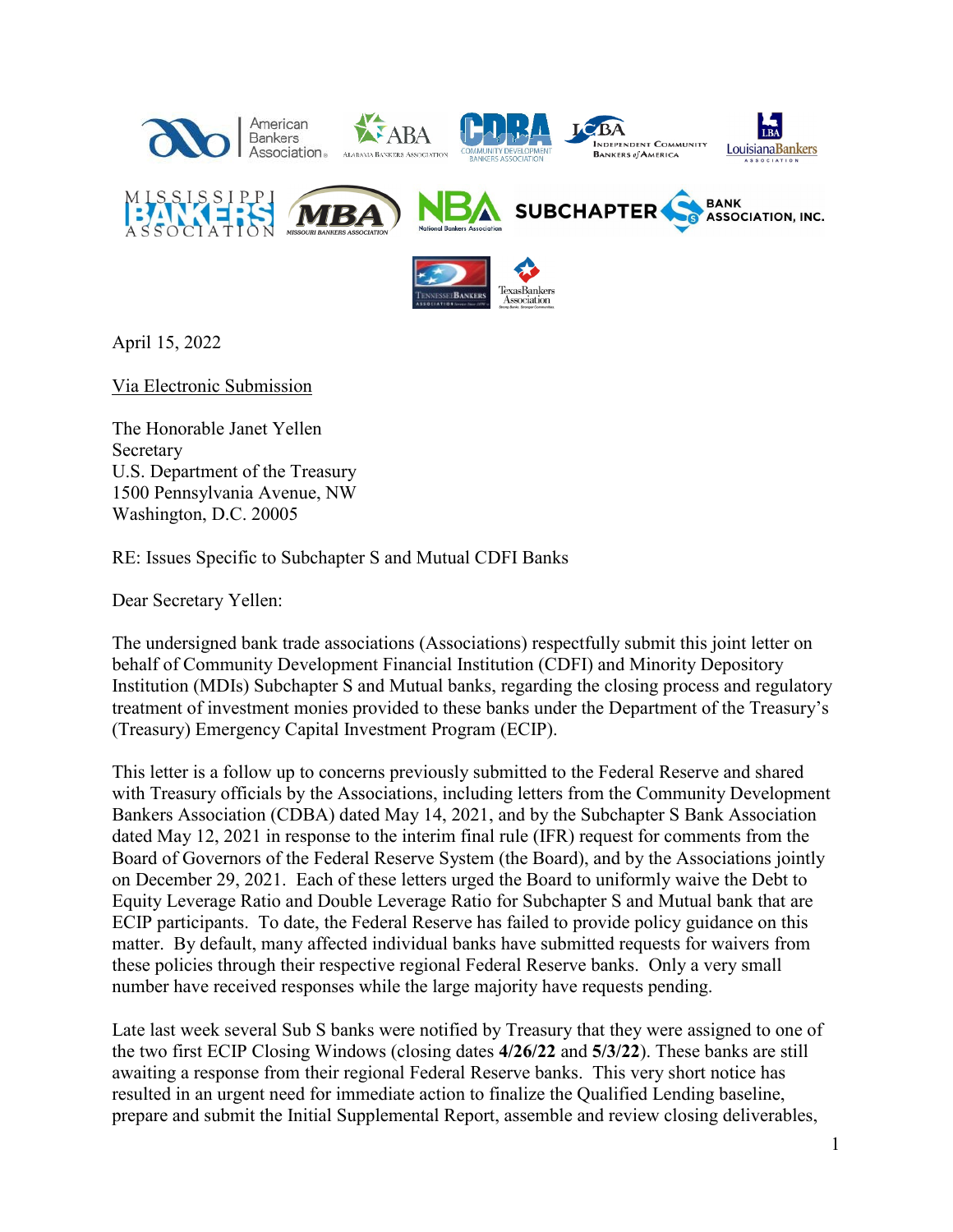and draft closing documents. Furthermore, some of Treasury's typical deadlines for pre-closing deliverables had already passed or were mere days away when this notice was given.

Treasury subsequently scheduled calls with these banks to discern whether the institutions had a pending waiver request and the anticipated date for a response. The banks informed Treasury that their status was pending and they did not have information about the timing of a response. Treasury personnel informed the banks that despite the pending status of their waiver requests, that they will be required to declare their final investment amount one week before closing regardless of whether they have received Federal Reserve approval. The options presented were to: (1) take less money to be in compliance with the 1:1 ratio or (2) accept more money and take the risk that the Fed may not approve their waiver request. Treasury further indicated that there is no flexibility to move the closing date because it desires to ascertain final investment amounts for the S corps early to facilitate reallocation of any unused ECIP funds to other applicants with later closing dates.

We fully appreciate the Treasury Department's desire to deploy ECIP funds in an expeditious fashion. We support the efforts of Treasury officials to stand up and implement a highly complex program in a very short time frame. We compliment the accessibility and willingness of officials to listen to the concerns of the industry. ECIP promises to be transformative to participating institutions and the communities they serve; and to that end, the Associations are well aligned with Treasury in the desire to make this program is a success. Yet, we believe the unnecessarily rushed closing process, coupled with the ultimatum to select a final investment amount while waiver requests are pending, and rigid closing dates place undue stress on the small institutions that are eager to participate in the program.

We note that this treatment of the Sub S banks is in contrast to the stated desires of the agency to work in partnership with the CDFI and MDI banks. Many banks were initially reluctant to participate in ECIP due to past experience working with Treasury under the Troubled Asset Relief Program (TARP) and the Community Development Capital Investment (CDCI) Program. Treasury officials have worked to create an environment of trust, open communication, and flexibility to encourage ECIP participation. We urge Treasury to renew this sense of partnership and work with us and the banks to ensure every bank has the opportunity to maximize its investment without risking good standing with their regulators.

## **We strongly urge the Treasury to recognize the unique circumstances of each bank seeking to participate in ECIP. We ask that Treasury make every effort to grant any requests by these recipients for additional time and/or accommodations during the closing process.**

Thank you for your consideration on this matter. We look forward to working with you to make ECIP a success.

Sincerely,

American Bankers Association Alabama Bankers Association Community Development Bankers Association Independent Community Bankers of America